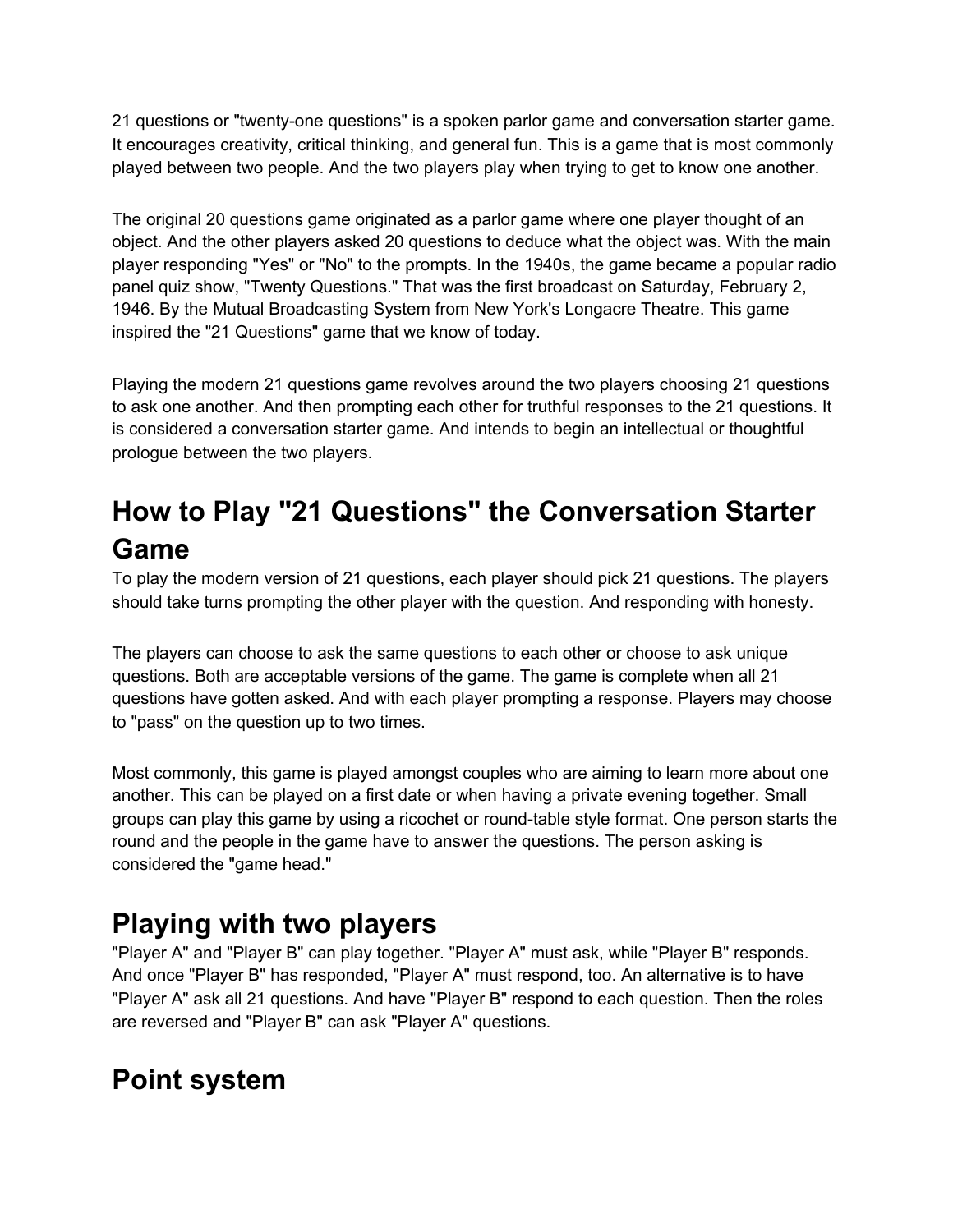There are no "right" or "wrong" answers when playing this game. And there are no points. The players should play at leisure, responding with an articulate response. Groups playing this game should rotate the role of the "game head." The player asking the questions. Playing this game helps develop a bond between friends, family, or new connections.

# **21 Questions List**

Questions to get to know someone. Prompt these questions to your crush, friend, family member, or colleague.

# **To Get to Know Someone**

Questions to ask to get to know someone.

- 1. What's your favorite movie?
- 2. What school did you go to?
- 3. Which Disney character would you be if you had to choose?
- 4. Is your favorite holiday Christmas, Thanksgiving, or Halloween?
- 5. What's one woman who inspired your life the most?
- 6. What's one man who inspired your life the most?
- 7. Name a song you could listen to over and over.
- 8. What's your favorite color?
- 9. What food could you eat forever?
- 10. If you had to pick any career, what would it be?
- 11. What's one word that describes a good friendship?
- 12. If you had to be in the Olympics, what sport would you play?
- 13. What product could you never live without?
- 14. What's the worst situation you've ever been in?
- 15. What is a sign of intelligence?
- 16. What does success look like to you?
- 17. Are you close with your family?
- 18. What do you do for fun?
- 19. What's the last thing you ordered on Amazon?
- 20. Which teacher had the most impact on your personal and professional life?
- 21. If you asked a family member to describe you, what would they say?

# **To Ask a Crush**

List of questions to ask a crush.

1. What object would you save if your house was on fire?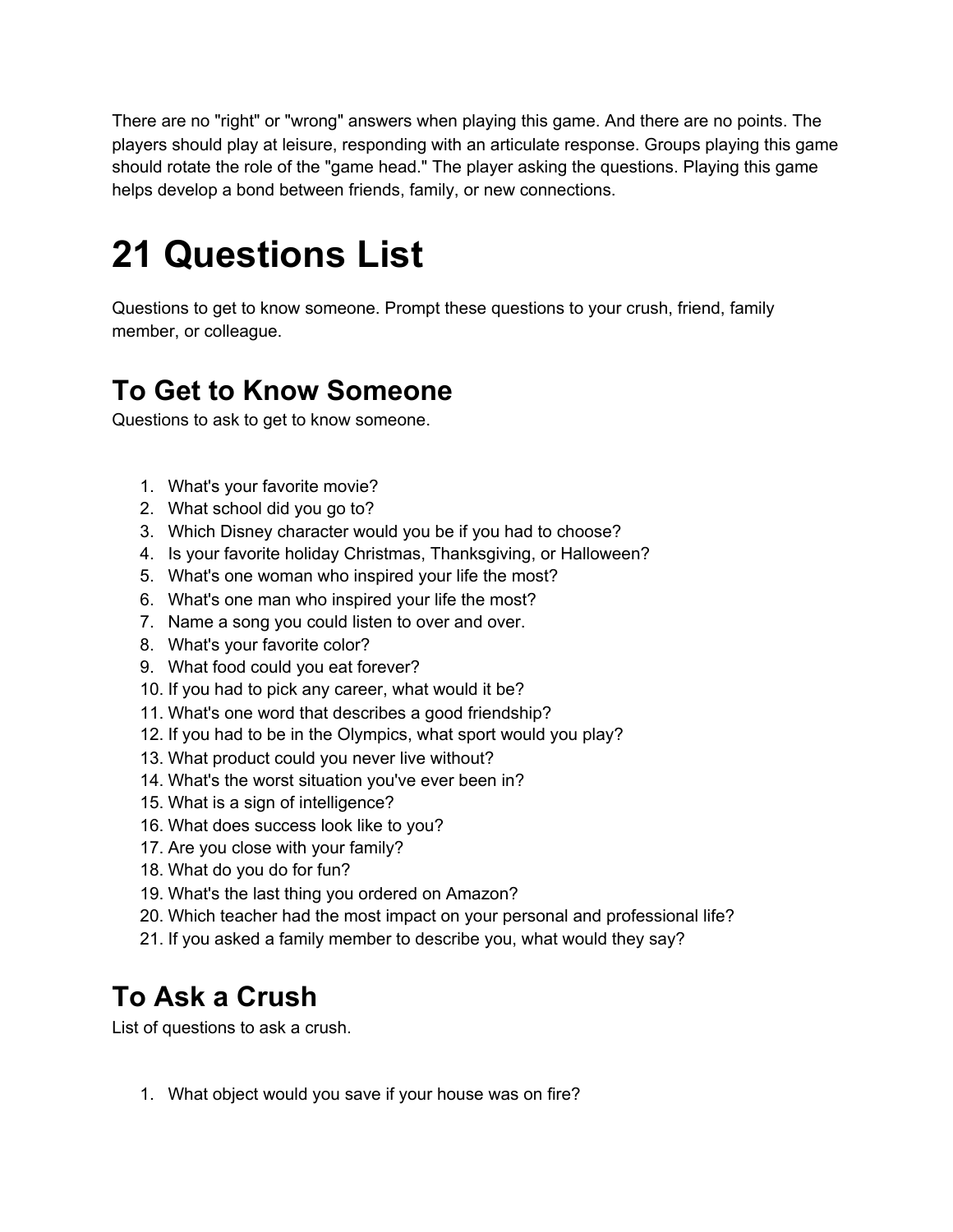- 2. What's the s#xiest number you can think of?
- 3. What radio station do you listen to the most?
- 4. Tell me about your craziest experience in the bedroom.
- 5. What piece of clothing do you remove first? Your shirt or your pants?
- 6. When you wake up in the morning, do you brush your teeth first or brush your hair?
- 7. What's the most dishonest situation you've ever been in?
- 8. Are you close with your family?
- 9. Do you say soda or pop?
- 10. What's the last TV episode you watched?
- 11. If you could be any planet in the universe, what planet would you be?
- 12. If you had a son, what would you name him?
- 13. At the end of your life, how do you hope people will remember you?
- 14. Do you have any credit card debt?
- 15. If you could pick any job in the world, what would it be?
- 16. Do you have any student loan debt?
- 17. What's the last thing you searched on the internet?
- 18. Could you live without your phone?
- 19. How do you define success in a love relationship?
- 20. What person do you admire the most?
- 21. Would you rather write music or produce movies?

#### **Questions for a Guy**

The best list of questions to ask a guy or a boyfriend.

- 1. Where do you go when you have time off from work?
- 2. What place do you consider to be home?
- 3. What was your least favorite subject in school?
- 4. When's the last time you were in a relationship?
- 5. If I were to say the word "Google," what image comes to mind?
- 6. What are you looking for in a woman?
- 7. If you had a child, what would you name him or her?
- 8. What is your favorite TV show?
- 9. What food makes you feel the most loved?
- 10. If you were at a party, would you be the quiet guy or the party guy?
- 11. If you were building a relationship with someone, how would you do it?
- 12. What's your favorite type of conversation to have with someone? Casual, deep, intellectual, or goofy?
- 13. Tell me about a time you got in trouble.
- 14. Tell me about a time your parents were proud of you.
- 15. Where did you go to college or university?
- 16. What person do you look up to?
- 17. Did you play a sport in school?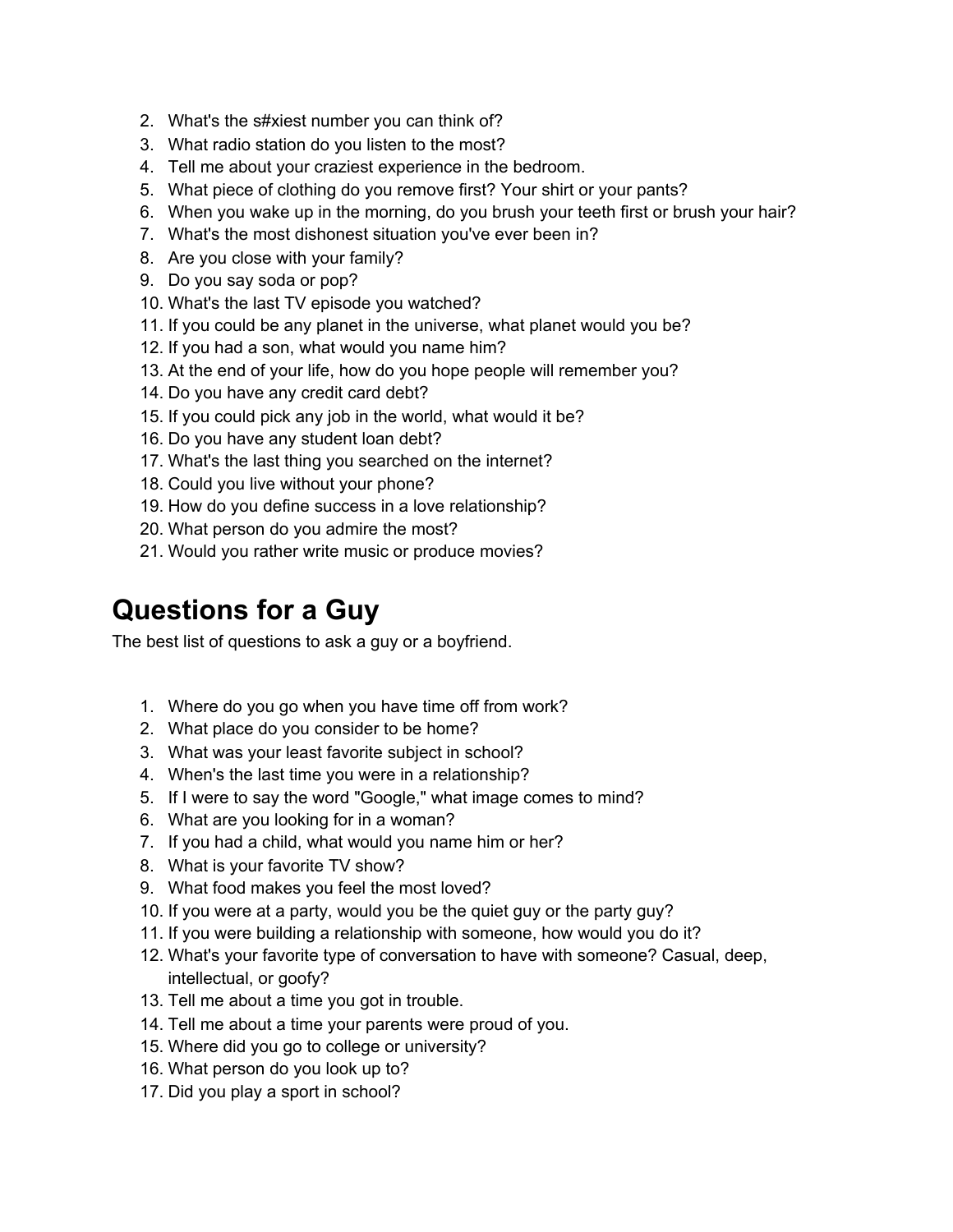- 18. What's a situation that taught you the most in life?
- 19. Do you want kids?
- 20. What month were you born?
- 21. What book author has inspired you the most?

#### **Questions for a Girl**

Questions to ask a girl or a girlfriend.

- 1. What's your dream date?
- 2. What's more important to you, truth, or happiness?
- 3. What are you looking for in a guy?
- 4. When's the last time you were in a relationship?
- 5. What's a secret talent that you have?
- 6. Would you rather be on the beach or in the mountains?
- 7. A dog is stranded on the side of the road. Do you save him?
- 8. How do you handle stress?
- 9. If you could be any animal, which one would you be?
- 10. How do you know that you have a connection with someone?
- 11. What do you value most in life?
- 12. What's one rule you have in love relationships?
- 13. If you could go on a vacation right now, where would you go?
- 14. How important is good communication in a relationship?
- 15. What's the best piece of dating advice you've received?
- 16. What woman has inspired your life the most?
- 17. How do you like to have fun?
- 18. What is your greatest fear?
- 19. What genre of music do you prefer?
- 20. What's the last concert you attended?
- 21. Are you a morning person or a night person?

# **Funny Questions**

Funny questions to ask.

- 1. Who has invaded your privacy?
- 2. How would you describe your personality?
- 3. Who is the worst guy or girl you've ever been in a relationship with?
- 4. How would you reply to a stranger who sneezed on you?
- 5. What talent best describes you?
- 6. Given the chance, would you change your gender?
- 7. What are your thoughts on s#x?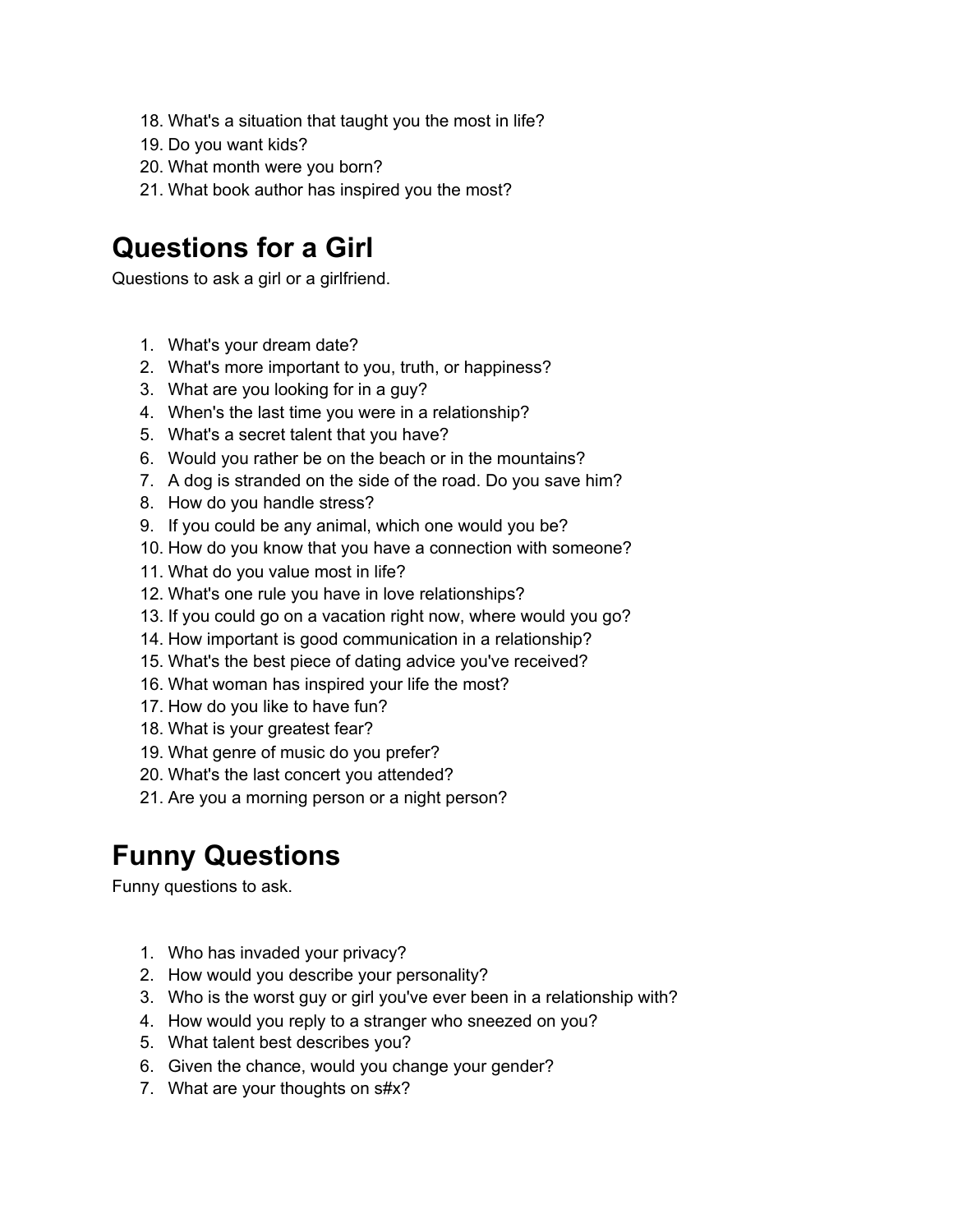- 8. Do you have an opinion on one night stands?
- 9. Do you believe in role-playing in bed?
- 10. If you only had ten dollars left, how would you spend your last dollar?
- 11. Who would you sit next to on a 10-hour flight?
- 12. Do you party hard or party soft?
- 13. Do you believe in aliens?
- 14. Luck and chance, do you believe in them?
- 15. If you were a superhero, which one would you be?
- 16. Which animal would you make extinct from Earth?
- 17. If you could live for one more night, how would you have fun?
- 18. If you could have lunch with one author, who would it be?
- 19. What trend do you wish would die?
- 20. What's the craziest dare that you've ever done?
- 21. How would you reply to a stranger who offered to kiss your face?

### **To Ask a Friend**

Questions to ask a friend.

- 1. What book are you reading right now?
- 2. What story has inspired your life the most?
- 3. Are you currently dating a guy or a girl?
- 4. Does your astrological sign fit you?
- 5. How do you spend quality time with your family?
- 6. What category of movies is your favorite?
- 7. Tell me about the most fun you've ever had.
- 8. What's the last thing you put into Google search?
- 9. What talent do you have?
- 10. Before you go to bed, what's the last thing on your mind?
- 11. What do you look for in people you want to be your friend?
- 12. If you had to choose a way to die, what would it be?
- 13. Do you get up early in the morning?
- 14. What do you value in a guy or a girl?
- 15. What's the biggest thing that causes you to stress?
- 16. What one word describes the type of friendship you're looking for.
- 17. How do you know when you became a woman or a man?
- 18. Say we were to go on an adventure. Would you want to have a plan or let it be random?
- 19. What trend do you think we should avoid?
- 20. What hobby do you have?
- 21. Tell me a habit that you have that you wish you could quit.

# **Bonus Questions**